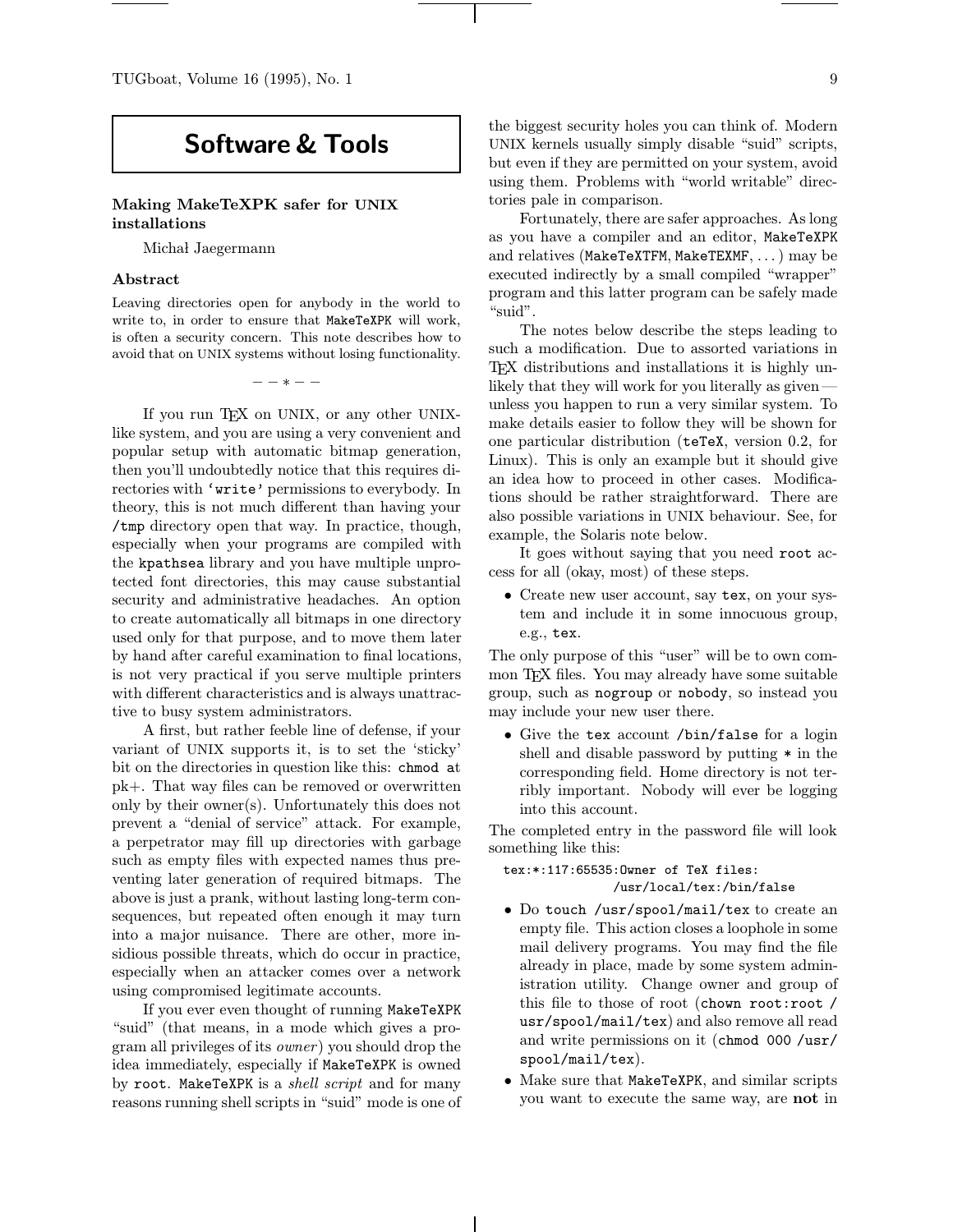your \$PATH, or at least not earlier than the intended location of your "wrapper" program(s). Original scripts will not be called directly, however, the "wrapper" program will "inherit" their names thus presenting the same interface to users and other programs.

Any convenient location will do for scripts, but if your system conforms to the T<sub>EX</sub> Directory Structure, then a subdirectory of \$TEXMFROOT will be a logical place. For the particular teTeX distribution, version 0.2, it is enough to delete links in a directory /usr/local/bin. Real scripts MakeTeXPK, MakeTeXMF, and MakeTeXTFM reside in /usr/local/ tex/scripts-0.2/bin/ and may be left there.

• Edit all scripts in question to supply absolute paths to all executables. Don't forget to perform this task in other scripts which may be called by our MakeTEX... script (append db in the teTeX distribution). Change the mode used when creating new files to 444 and to 755 for directories.

A proper way to do this is to start a script with a series of shell variable definitions similar to

#### MF="/usr/local/bin/mf"

and replace all later occurrences of mf in the script by \$MF. That way, if you later move your METAFONT executables to some other place, script editing will be limited to one place; similarly for other programs. Absolute locations are required since, for security reasons, we will limit \$PATH only to "/bin:/usr/ bin". This means that in theory you may leave things like test, echo or rm alone. In the latter case, for "dangerous" commands like rm -f, it is still a good idea to replace them with definitions similar to  $RM = \gamma \binom{m-m}{m} - f''$  to get better control of what you are really executing.

As a side effect this keeps user-aliased or redesigned versions of these commands from putting out unexpected and unwanted text or hanging because of a need for tty input as in the case of the common and usually desirable alias of rm to rm -i. The unplanned appearance of extraneous text on stdout is one of the most common reasons for the MakeTeXPK to fail on its first pass.

Depending on your level of mistrust, you may use a similar approach to echo and test as well, but in the sample files, I have chosen to be more relaxed. Moreover, they may be "built-ins" in your shell.

- Edit sample source given in the appendix to adjust it to your system and compile.
- Install results of the compilation somewhere in your \$PATH. The directory /usr/local/bin is usually a good place. Go there and name

your program MakeTeXPK. Change its ownership and group to that of user tex by typing chmod tex:tex MakeTeXPK. (Depending on your variant of UNIX you may have to use a dot instead of a colon to separate the user and the group name, or you may have to do that in two steps, using also another command, chgrp, to accomplish the above. Use the group to which you assigned your tex user. This is only an example). The program needs "execute" and "set uid" privileges (chmod 4755 MakeTeXPK). Also for your other MakeTeX... scripts, provide corresponding "call points" with their names via file links (ln MakeTeXPK MakeTeXTFM; ln MakeTeXPK MakeTeXMF).

Solaris note: Passing ownership privileges to a subprocess, as illustrated above, works for Linux and other assorted UNIX systems. Still, I am informed by Ulrik Vieth (vieth@thphy.uni-duesseldorf .de), that on Solaris systems this happens only when the wrapper is "suid" and owned by root. Therefore a

#### setuid(geteuid());

line from a sample source will not work as intended (either the call will fail or the subprocess will not be owned by the tex account). One should instead set explicitly TEXGROUP and TEXUSER of a type uid\_t and include a replacement code like this

```
setgid(TEXGROUP);
setuid(TEXUSER);
```
in the given order—to achieve the same effect. This may apply as well to other UNIX variants. Caveat emptor!

• Change ownership of all your font files to tex. Actually you may make tex an owner of whole directory trees in TEX system files. Assuming that all you want to assign that way is in a tree rooted in texmf, you may accomplish that by doing chown -R tex:tex texmf. If your chown does not understand the -R (recursive) flag, then something similar to the following should do:

## find texmf -print | xargs -n1 chown tex:tex

See also chown remarks in the previous item.

• Remove "write" permissions for anybody but owner on all directories in question. A command like the following one should accomplish that task (be careful, you do not want to change non-directories):

find texmf -type d -print | xargs -n1 chmod 755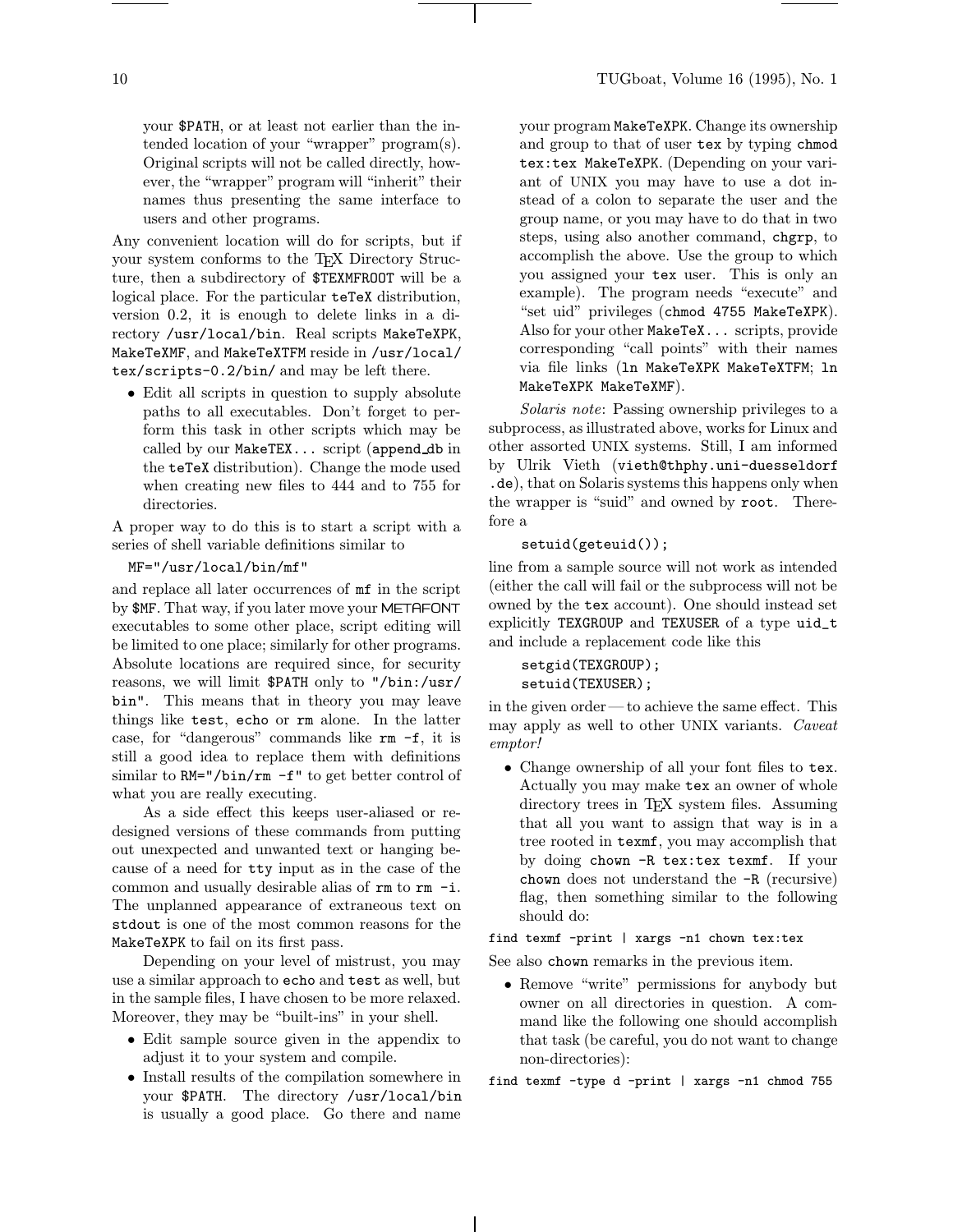You are done. Now, whenever MakeTeXPK is called directly from a command line or by some other program like dvips, your "wrapper" program will be executed instead. It will call, in turn, a "real" script but one already with the id of the owner of your font directories.

### Concluding remarks

The presented solution is not entirely without problems. Due to "out of sync" ownership and permissions, kpathsea library functions may fail, depending on the exact moment this happened, when trying to write the missfont.log file in cases when fontmaking was not successful. This can likely be hard to resolve without modifying the library itself. If you do encounter this problem then a simple workaround would be to create an empty missfont.log, owned by you, and to give it write permissions for everybody (touch missfont.log; chmod a+w missfont .log). When you are done simply change permissions back to the original state.

Another possible trouble spot will occur when you have "private" fonts because you are conducting some font-making experiments, for example, and you would like to have bitmaps created in places owned by you and not by tex (otherwise you will not be able to remove the results of failed tests). In this case make yourself a private, executable copy of the MakeTeXPK script, edit it accordingly and make sure that it can be found *earlier* in your \$PATH than the system program with the same name. You will not able to deposit anything in system directories, but this is most likely what you want anyway. Your script does not have to run "suid", so repeating all of the above is not necessary.

Last but not least, there is another possible approach to the whole problem. There are only a few commands (mv, mkdir, chmod) which have to modify T<sub>EX</sub> "system" directories. Instead of running the whole MakeTeX in "suid" mode you may write special versions (texmv, texmkdir, texchmod) of these, which would operate "suid" tex, and use them as replacements in the MakeTeXPK script whenever needed. Whether this is a better idea depends entirely on your situation and security requirements.

> $\diamond$  Michał Jaegermann 10923 36 Avenue Edmonton, Alberta, Canada T6J 0B7 Email: michal@ellpspace.math. ualberta.ca,\\ michal@ gortel.phys.ualberta.ca

Appendix – Sample wrapper program code

Sample C code for a wrapper program for teTeX, version 0.2, Linux distribution. Adapt with caution!

/\*\*\*\*\*\*\*\*\*\*\*\*\*\*\*\*\*\*\*\*\*\*\*\*\*\*\*\*\*\*\*\*\*\*\*\*\*\*\*\*\*\*\*\*\*/  $/*$  \*/ /\* Executable wrapper for MakeTeX... \*/ programs. Calls its namesake from /\* TOOLS directory. Provide links with \*/ /\* different names to make it multipurpose \*/  $/*$  \*/ /\* Michal Jaegermann, Feb 11 1995 \*/  $/*$  \*/ /\*\*\*\*\*\*\*\*\*\*\*\*\*\*\*\*\*\*\*\*\*\*\*\*\*\*\*\*\*\*\*\*\*\*\*\*\*\*\*\*\*\*\*\*\*/ #include <unistd.h> #include <string.h> #include <stdlib.h> #define VERSION\_S "0.2" /\* \* If you do not have an ANSI compiler you may \* use an "explicit" single string in TOOLS \* define; this is just a way to make future \* modifications easier. \*/<br>#define TOOLS  $"$ /usr/local/tex/scripts-" \ VERSION\_S "/bin/" #define ASIZE 120 /\* \* This is a list of names under which we are \* willing to execute. It must be NULL \* terminated. \*/ const char \*accepted[] = { "MakeTeXPK", "MakeTeXTFM", "MakeTeXMF", NULL }; int main(int argc, char \*\*argv) {  $char$  doer [ASIZE] = TOOLS; int  $idx = 0$ ; /\* \* If your compiler is broken and the \* construction below does not work then \* "tail = strchr(doer,  $'\0$ );", or \* equivalent, will serve as well. \*/ char \*tail = doer +  $(sizeof(T00LS) - 1);$ char \*start; /\* find our base name \*/ start =  $(start = struct)$  (start = strrchr(argv[0], '/')) ?  $(start + 1) : argv[0];$ /\* check if we are on the list \*/ while  $(1)$  { if (NULL == accepted[idx])  $exit(1);$  /\* not on the list \*/